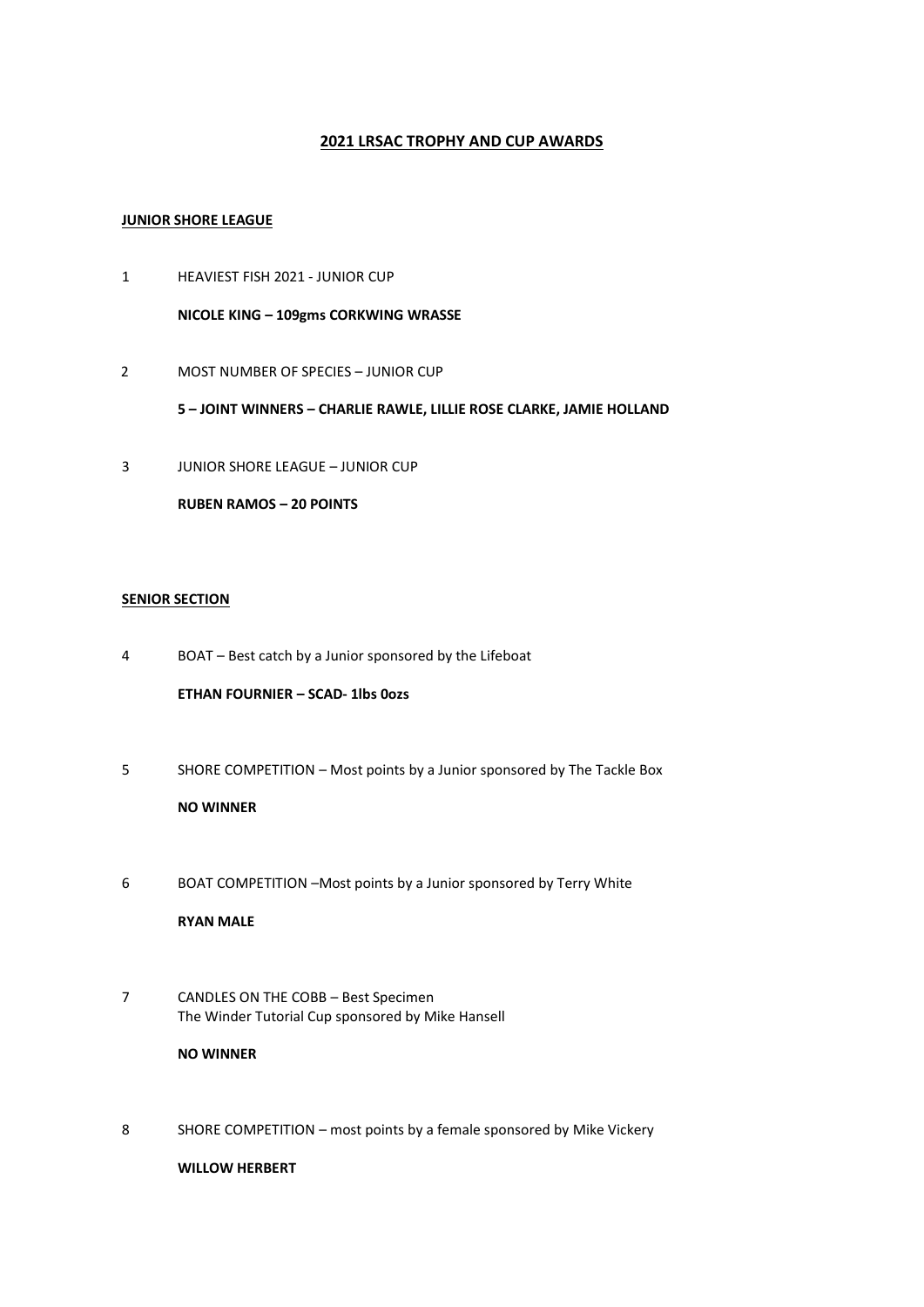9 BOAT - NUMBER OF SPECIES CAUGHT IN COMPETITION Harry May Cup

#### **17 SPECIES – JOINT WINNERS – BRIAN MOSS & MIKE PATTEN**

10 BEST SPECIMEN CAUGHT FLY FISHING (Shore or Boat) sponsored by Amaretto Sport Fishing

### **NO WINNER**

11 LYME BAY SHORE TROPHY – BEST SCORE BY MEMBER – TANKARD

#### **DARREN HERBERT**

12 FIVE GO FISHING IN DORSET – BEST SCORE BY MEMBER – TANKARD

# **MIKE PATTEN – 127.42%**

13 BEST SPECIMEN BY NEW MEMBER IN THEIR FIRST SEASON (Shore or Boat) Shapwick Cup sponsored by Mike Hansell.

**PETER O'CONNELL – RED GURNARD – 1lb 8ozs – 117.99%**

- 14 SHORE NUMBER OF SPECIES CAUGHT IN COMPETITION The Victoria Pier Tankard **ANDY SHEADER – 14 SPECIES**
- 15 MARK HIX TROPHY BEST FISH CAUGHT IN ANGLING TRUST WATERS (Shore or Boat) **PETE WILKINS – RED BREAM – 3lbs 3ozs**
- 16 LYME BAY BOAT TROPHY

**LRSAC WON WITH 108 POINTS – ANDY SHEADER & DARREN HERBERT**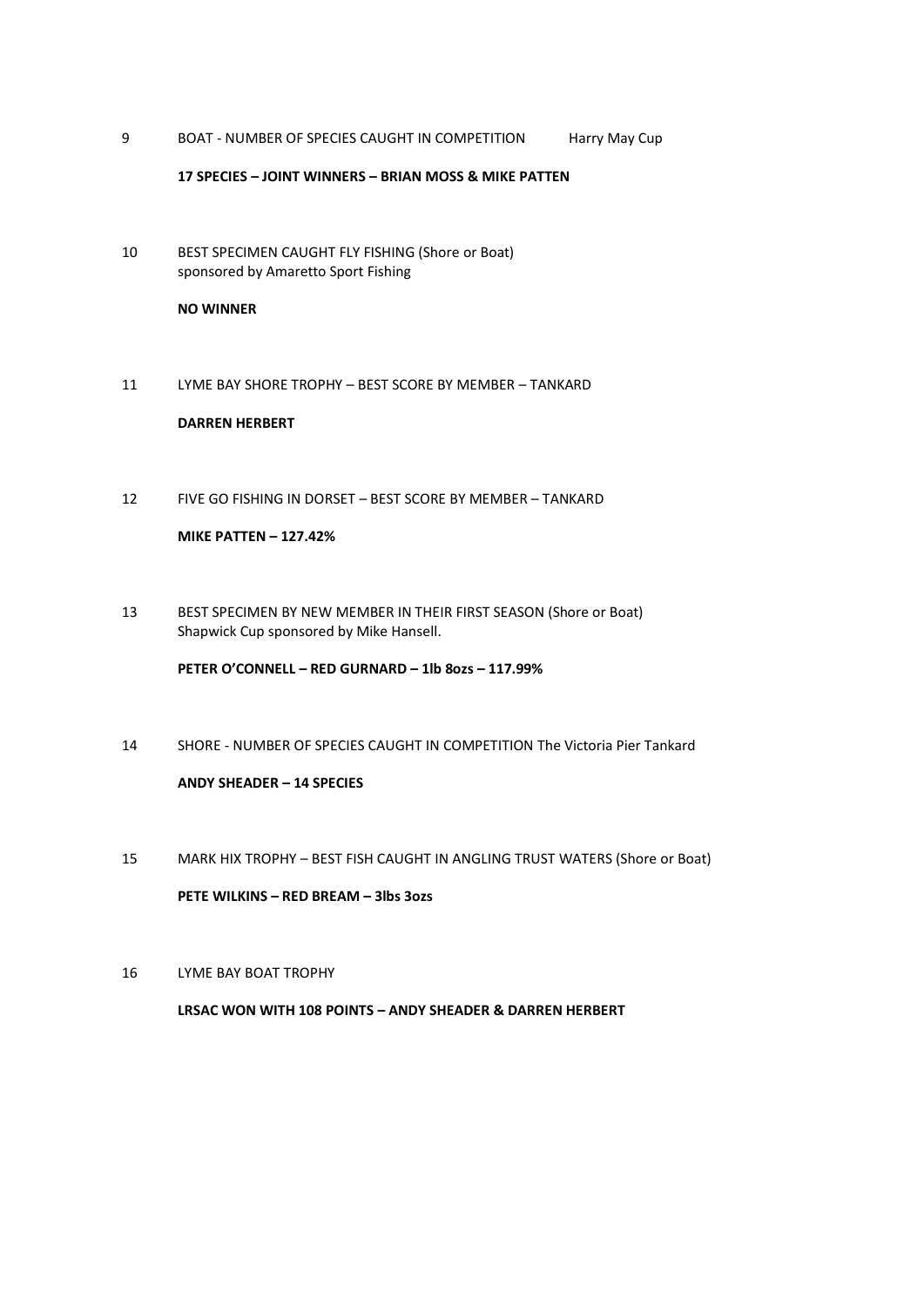## **FISHING CATCH AWARDS**

|    |                                                        | Presented by          | Cup/Trophy                       |
|----|--------------------------------------------------------|-----------------------|----------------------------------|
| 17 | <b>SHORE Best Cod</b>                                  | Chris Payne           | Jane's Best Cod                  |
|    | <b>BEN MALE - 3lbs 2ozs</b>                            |                       |                                  |
|    |                                                        |                       |                                  |
| 18 | <b>SHORE Best Dogfish</b>                              | the late Ron Bailey   | Suzie B                          |
|    | RYAN MALE (J) - 2lbs 3ozs                              |                       |                                  |
|    |                                                        |                       |                                  |
| 19 | <b>BOAT Best Bass</b>                                  | <b>Stowford Homes</b> | <b>Best Bass</b>                 |
|    | ANDY WRAY - 11lbs 2ozs                                 |                       |                                  |
|    |                                                        |                       |                                  |
| 20 | <b>SHORE Best Pollock</b><br>ANDY SHEADER - 1lbs 12ozs | Peter Guest           | <b>Best Pollock</b>              |
|    |                                                        |                       |                                  |
| 21 | <b>BOAT Best Cod</b>                                   | Phil Crabbe           | <b>Best Cod</b>                  |
|    | <b>BARRY MOORE - 6lbs 14ozs</b>                        |                       |                                  |
|    |                                                        |                       |                                  |
| 22 | <b>BOAT Best Conger</b>                                | Phil Crabbe           | <b>Best Conger</b>               |
|    | <b>ROY SHIPWAY - 58lbs 0ozs</b>                        |                       |                                  |
|    |                                                        |                       |                                  |
| 23 | <b>SHORE Best Bull Huss</b>                            | N.Farrar P. M.        | <b>Bull Huss Tankhard</b>        |
|    | ANDY SHEADER - 5lbs 11ozs                              |                       |                                  |
|    |                                                        |                       |                                  |
| 24 | <b>BOAT Best Bull Huss</b>                             | P.B.A.                | <b>Bull Huss Cup</b>             |
|    | ANDY GREGORY - 11lbs 14ozs                             |                       |                                  |
|    |                                                        |                       |                                  |
| 25 | <b>BOAT Best Turbot</b>                                | <b>Barry Moore</b>    | Turbot Cup (caught in AT waters) |
|    | <b>NO WINNER</b>                                       |                       |                                  |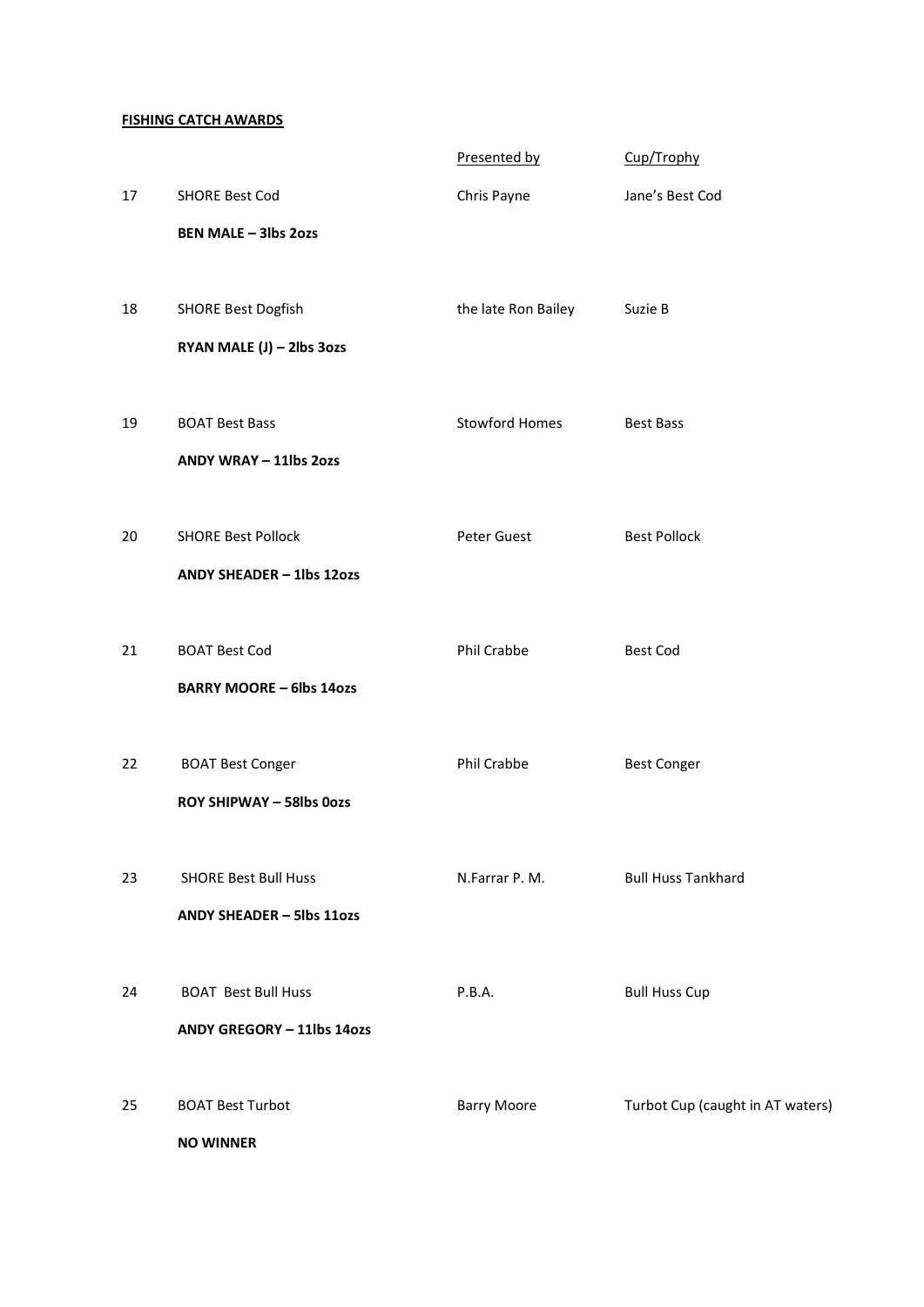| 26  | <b>BOAT Best Plaice</b>                           | John Hansford                        | Plaice Cup               |
|-----|---------------------------------------------------|--------------------------------------|--------------------------|
|     | <b>JAMES NOROLK - 3lbs 80zs</b>                   |                                      |                          |
|     |                                                   |                                      |                          |
| 27. | <b>SHORE Best Bass</b>                            | <b>Ginger Bartlett</b>               | <b>Best Bass</b>         |
|     | <b>NO WINNER</b>                                  |                                      |                          |
|     |                                                   |                                      |                          |
| 28  | <b>BOAT Best Mackerel</b>                         | Nags Head                            | Nags Head Cup            |
|     | PHIL HODDER - 1lbs 9ozs                           |                                      |                          |
|     |                                                   |                                      |                          |
| 29  | <b>SHORE Best Flatfish</b>                        | The North Wall Tankard Best Flatfish |                          |
|     | <b>NO WINNER</b>                                  |                                      |                          |
| 30  | <b>SHORE Best Ballan Wrasse</b>                   | Mike Hansell                         | <b>Ballan Wrasse Cup</b> |
|     | <b>SCOTT CLARKE - 6lbs 2ozs - NEW CLUB RECORD</b> |                                      |                          |
|     |                                                   |                                      |                          |
| 31  | <b>BOAT Best Pollock</b>                          | Ray Carrington                       | Misty Morn Shield        |
|     | SAM SANSOM - 18lbs 2ozs                           |                                      |                          |
|     |                                                   |                                      |                          |
| 32. | <b>SHORE Best Ray</b>                             | The Tackle Box Trophy Best Ray       |                          |
|     | <b>BEN MALE - SMALL EYED RAY - 10lbs 0ozs</b>     |                                      |                          |
|     |                                                   |                                      |                          |
| 33  | <b>BOAT Best Smooth Hound</b>                     | Mike Hansell                         | Smooth Hound Cup         |
|     | RICHARD HOWELLS - 16lbs 7ozs - NEW CLUB RECORD    |                                      |                          |
|     |                                                   |                                      |                          |
| 34. | <b>SHORE Best Whiting</b>                         | <b>Steve Fowles</b>                  | <b>Whiting Cup</b>       |
|     | RYAN MALE $(J) - 1$ lb 14ozs                      |                                      |                          |
|     |                                                   |                                      |                          |
| 35  | <b>BOAT Best Whiting</b>                          | Mike Hansell                         | <b>Whiting Cup</b>       |
|     | MIKE HANSELL - 1lbs 80zs                          |                                      |                          |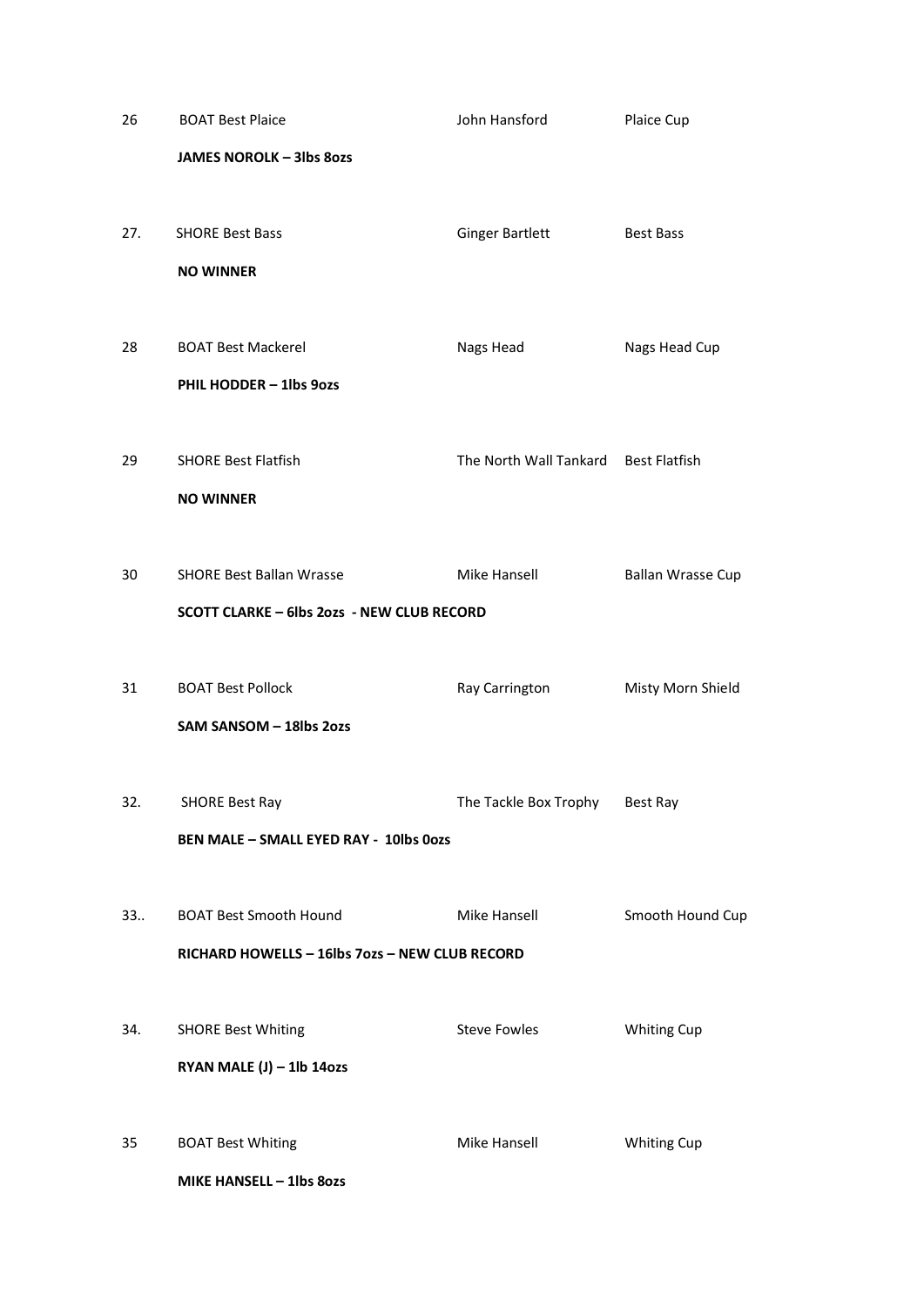| 36  | <b>BOAT Best Ballan Wrasse</b>                        | Mike Hansell        | <b>Ballan Wrasse Cup</b> |
|-----|-------------------------------------------------------|---------------------|--------------------------|
|     | RICHARD HOWELLS - 3lbs 10ozs                          |                     |                          |
|     |                                                       |                     |                          |
| 37  | <b>BOAT Best Skate or Ray</b>                         | Pete Ward           | Best Undulate Ray        |
|     | ANDY GREGORY - UNDULATE RAY - 13lbs 9ozs              |                     |                          |
|     |                                                       |                     |                          |
| 38. | <b>SHORE Best Mullet</b>                              | Mike Hansell        | <b>Best Mullet</b>       |
|     | ANDY SHEADER - GOLDEN GREY MULLET - 2lbs 0ozs         |                     |                          |
| 39  | <b>BOAT Best Tope</b>                                 | Nick Tarrant        | <b>Tope Shield</b>       |
|     | SAM SAMSOM - 23lbs 8ozs                               |                     |                          |
|     |                                                       |                     |                          |
| 40. | <b>BOAT Best Bream</b>                                | Amaretto Sportsfish | <b>Best Bream Cup</b>    |
|     | SAM SAMSON - 3lbs 11ozs                               |                     |                          |
|     |                                                       |                     |                          |
|     |                                                       |                     |                          |
|     | <b>BEST SPECIMEN AWARDS</b>                           |                     |                          |
| 41  | SHORE Best Specimen in Competition                    | Peter Guest         | Cup                      |
|     | ANDY SHEADER - POUTING - 2lbs 4ozs - NEW CLUB RECORD  |                     |                          |
|     |                                                       |                     |                          |
| 42  | BOAT Best Specimen in Competition The late Ron Bailey |                     | Cup                      |
|     | RICHARD HOWELLS - RED GURNARD - 1lb 5ozs              |                     |                          |
|     |                                                       |                     |                          |
| 43  | <b>SHORE Best Overall Specimen</b>                    | Cobb Arms           | Best Specimen Shield     |
|     | ANDY SHEADER - POUTING - 2lbs 4ozs - NEW CLUB RECORD  |                     |                          |
|     |                                                       |                     |                          |
| 44  | <b>BOAT Best Overall Specimen</b>                     | The late Uncle John | Cup                      |
|     | <b>ROY SHIPWAY - CONGER EEL - 58lbs</b>               |                     |                          |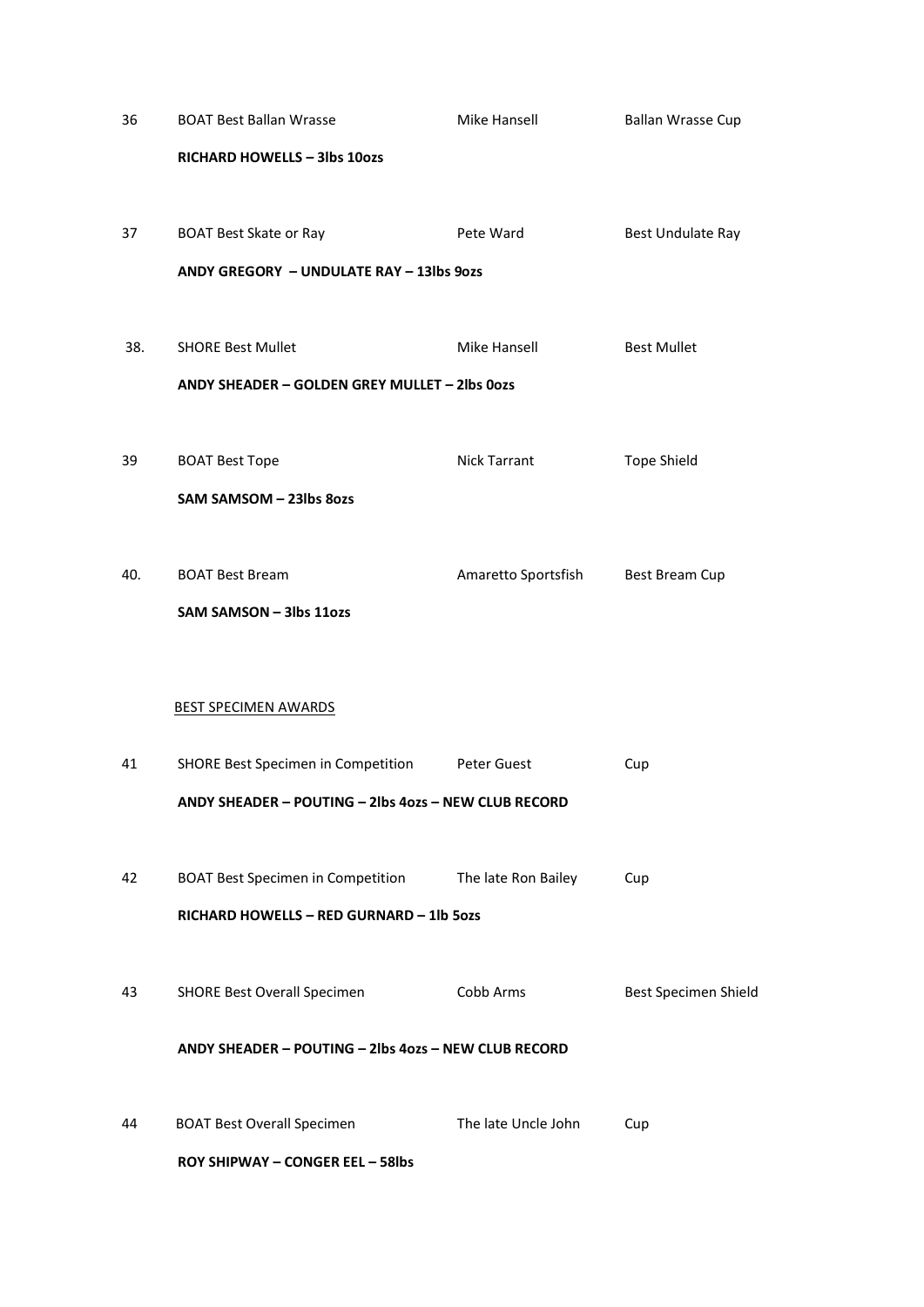| 45  | <b>BOAT - SKIPPER's SHIELD</b>        | Mike Hansell        | Most specimen catch % |
|-----|---------------------------------------|---------------------|-----------------------|
|     | LEWIS HODDER - 2,017.66% - 25 SPECIES |                     |                       |
|     |                                       |                     |                       |
| 46  | BEST SPECIMEN POINTS SHIELD           | Mike Hansell        | Shield                |
|     | <b>BEN MALE - 569.81% - 7 SPECIES</b> |                     |                       |
|     |                                       |                     |                       |
|     |                                       |                     |                       |
|     | <b>COMPETITION AWARDS</b>             |                     |                       |
| 47. | SHORE SATURDAY LEAGUE RESULTS         | Cobb Aquarium       | Shield                |
|     | DARREN HERBERT - 445.50%              |                     |                       |
|     |                                       |                     |                       |
| 48. | SHORE WEDNESDAY LEAGUE RESULTS        | <b>Style Tiles</b>  | Shield                |
|     | DARREN HERBERT - 130.00%              |                     |                       |
|     |                                       |                     |                       |
| 49. | OVERALL BOAT CHAMPION                 | The late Ron Bailey | Shemara Cup           |
|     | <b>MIKE PATTEN - 330.09%</b>          |                     |                       |
|     |                                       |                     |                       |
| 50. | <b>OVERALL SHORE CHAMPION</b>         | The Toby Jug        | Salver                |
|     | DARREN HERBERT - 575.50%              |                     |                       |
|     |                                       |                     |                       |
| 51. | TOP BOAT IN COMPETITIONS              | Amaretto3 Cup       |                       |
|     | <b>PEGASUS</b>                        |                     |                       |
|     |                                       |                     |                       |
| 52  | OVERALL BOAT AND SHORE CHAMPION       | Chris Quick         | Cup                   |
|     | ANDY SHEADER - 551.75%                |                     |                       |
|     | DARREN HERBERT - 537.81%              |                     |                       |
|     |                                       |                     |                       |
| 53. | BEST SUPPORT BY MEMBER                | LRSAC               | Clubman Shield        |
|     | ????????????????????????????          |                     |                       |